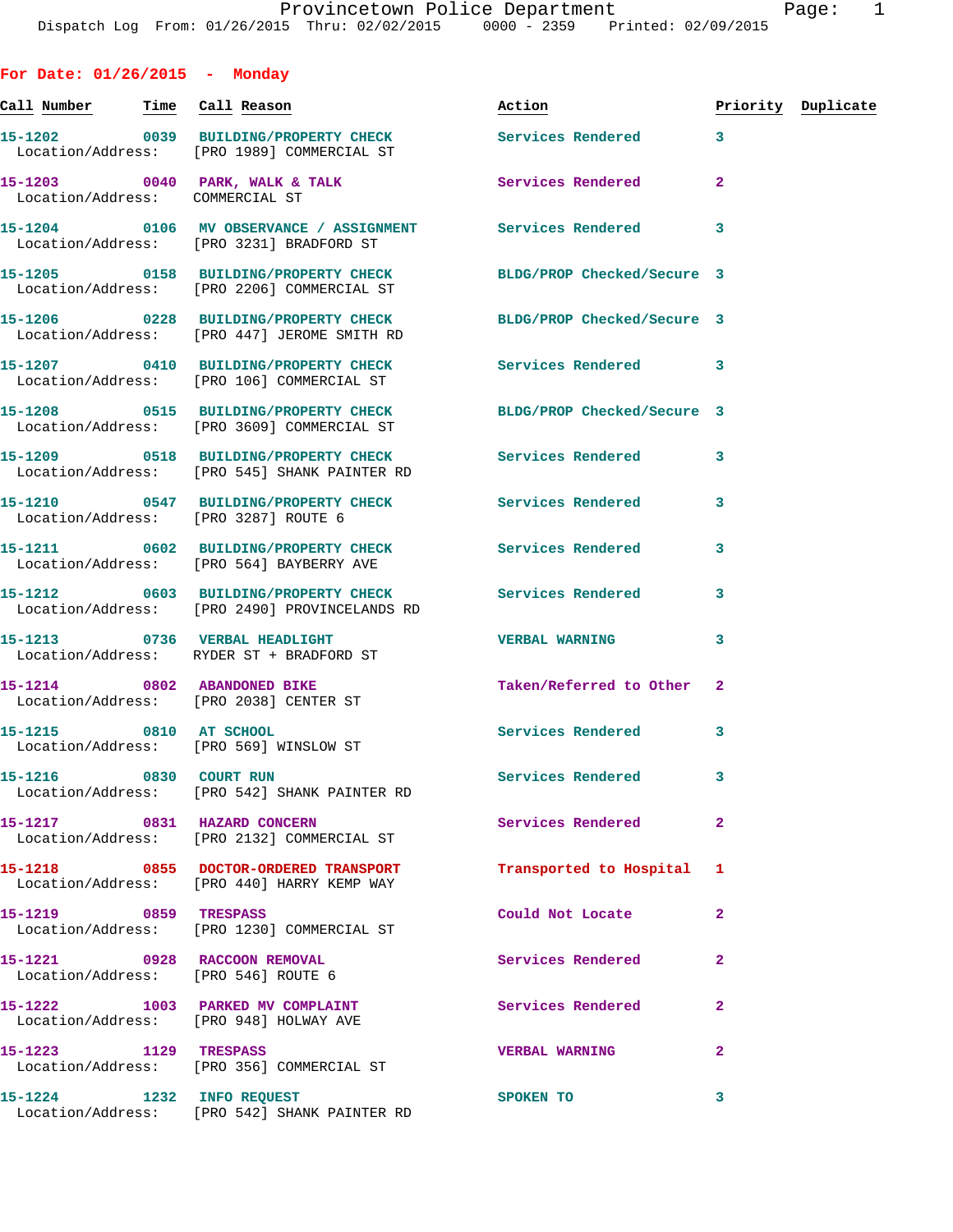|                                                                 | Dispatch Log From: 01/26/2015 Thru: 02/02/2015 0000 - 2359 Printed: 02/09/2015                                | Provincetown Police Department Page: 2 |              |
|-----------------------------------------------------------------|---------------------------------------------------------------------------------------------------------------|----------------------------------------|--------------|
| Location/Address: COMMERCIAL ST                                 | 15-1225 1248 BUILDING/PROPERTY CHECK BLDG/PROP Checked/Secure 3                                               |                                        |              |
|                                                                 | 15-1226 1513 COMPLAINT<br>Location/Address: [PRO 542] SHANK PAINTER RD                                        | Services Rendered 3                    |              |
|                                                                 | 15-1227 1537 ASSIST CITIZEN<br>Location/Address: [PRO 542] SHANK PAINTER RD                                   | Services Rendered 3                    |              |
|                                                                 | 15-1228 1705 MV ACCIDENT/MINOR Services Rendered 1<br>Location/Address: [PRO 3296] SHANK PAINTER RD           |                                        |              |
|                                                                 | 15-1229 1802 911 GENERAL<br>Location/Address: [PRO 442] HARRY KEMP WAY                                        | Services Rendered                      | 1            |
| 15-1230 1827 COMPLAINT                                          | Location/Address: [PRO 539] SHANK PAINTER RD                                                                  | GONE ON ARRIVAL 3                      |              |
| Location/Address: [PRO 546] ROUTE 6                             | 15-1232 2030 MEDICAL EMERGENCY                                                                                | Transported to Hospital 1              |              |
|                                                                 | 15-1233 2050 ALARM - FIRE<br>Location/Address: [PRO 80] CARVER ST                                             | <b>False Alarm</b>                     | 1            |
| 15-1234 2059 SNOW BAN PARKING<br>Location/Address: ATLANTIC AVE |                                                                                                               | <b>Vehicle Towed</b>                   | $\mathbf{2}$ |
| Refer To Accident: 15-9-AC                                      | 15-1236 2202 MV ACCIDENT<br>Location/Address: THISTLEMORE RD + SOMERSET RD                                    | Services Rendered 1                    | 1            |
|                                                                 | 15-1237 2344 ASSIST CITIZEN<br>Location/Address: [PRO 2577] BRADFORD ST                                       | Services Rendered 3                    |              |
| For Date: $01/27/2015$ - Tuesday                                |                                                                                                               |                                        |              |
|                                                                 | 15-1238 0029 BUILDING/PROPERTY CHECK BLDG/PROP Checked/Secure 3<br>Location/Address: [PRO 327] COMMERCIAL ST  |                                        |              |
| Location/Address: COMMERCIAL ST                                 | 15-1239 0031 BUILDING/PROPERTY CHECK BLDG/PROP Checked/Secure 3                                               |                                        |              |
|                                                                 | 15-1240 0034 ALARM - FIRE<br>Location/Address: [PRO 2849] COMMERCIAL ST                                       | <b>False Alarm</b>                     | 1            |
|                                                                 | 15-1241 0100 BUILDING/PROPERTY CHECK BLDG/PROP Checked/Secure 3<br>Location/Address: [PRO 3911] COMMERCIAL ST |                                        |              |
| Location/Address: [TRU] BAY VIEW RD                             | 15-1242  0106 ASSIST AGENCY / MUTUAL AID  Services Rendered 3                                                 |                                        |              |
|                                                                 | 15-1243 0137 LOBBY TRAFFIC<br>Location/Address: [PRO 542] SHANK PAINTER RD                                    | Services Rendered                      | $\mathbf{2}$ |
|                                                                 | 15-1244 0145 BUILDING/PROPERTY CHECK<br>Location/Address: [PRO 1113] STANDISH ST                              | Services Rendered 3                    |              |
|                                                                 | 15-1245 0149 BUILDING/PROPERTY CHECK Services Rendered 3<br>Location/Address: [PRO 2144] CONWELL ST           |                                        |              |
|                                                                 | 15-1246 0206 BUILDING/PROPERTY CHECK BLDG/PROP Checked/Secure 3<br>Location/Address: [PRO 2849] COMMERCIAL ST |                                        |              |
| Location/Address: [PRO 3305] COURT ST                           | 15-1247 0218 BUILDING/PROPERTY CHECK Services Rendered 3                                                      |                                        |              |
|                                                                 | 15-1248 0245 ALARM - GENERAL False Alarm Weather (No 1<br>Location/Address: [PRO 1778] SHANK PAINTER RD       |                                        |              |
|                                                                 |                                                                                                               | False Alarm Weather (No 1              |              |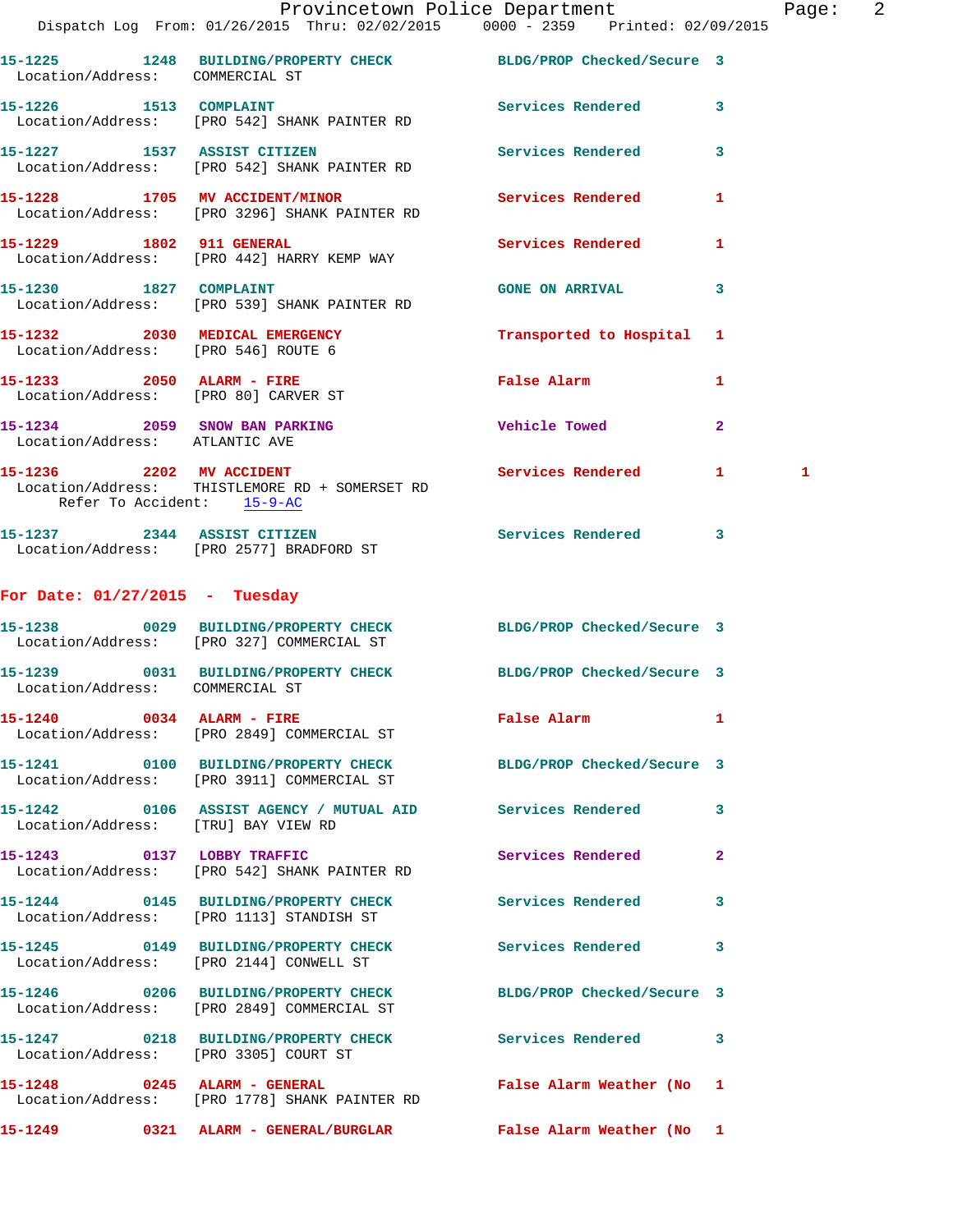|                                                              | Dispatch Log From: 01/26/2015 Thru: 02/02/2015 0000 - 2359 Printed: 02/09/2015                                    | Provincetown Police Department |              | Page: 3 |  |
|--------------------------------------------------------------|-------------------------------------------------------------------------------------------------------------------|--------------------------------|--------------|---------|--|
|                                                              | Location/Address: [PRO 3374] COMMERCIAL ST                                                                        |                                |              |         |  |
|                                                              | 15-1250 0419 ALARM - GENERAL/COMM BURG False Alarm Weather (No 1<br>Location/Address: [PRO 1345] COMMERCIAL ST    |                                |              |         |  |
| 15-1251 0452 ALARM                                           | Location/Address: [PRO 3222] ALDEN ST                                                                             | Services Rendered 1            |              |         |  |
|                                                              | 15-1252 0455 ASSIST CITIZEN/TRANSPORT Services Rendered 3<br>Location/Address: [PRO 539] SHANK PAINTER RD         |                                |              |         |  |
|                                                              | 15-1254 0507 ALARM - GENERAL<br>Location/Address: [PRO 539] SHANK PAINTER RD                                      | Services Rendered              | 1            |         |  |
|                                                              | 15-1253 0519 ALARM - FIRE<br>Location/Address: [PRO 516] RACE POINT RD                                            | False Alarm Weather (No 1      |              |         |  |
|                                                              | 15-1255 0557 ALARM - FIRE<br>Location/Address: [PRO 105] COMMERCIAL ST                                            | False Alarm Weather (No 1      |              |         |  |
|                                                              | 15-1256 0646 ASSIST AGENCY / MUTUAL AID Services Rendered<br>Location/Address: PROVINCELANDS RD + BRADFORD ST EXT |                                | $\mathbf{3}$ |         |  |
|                                                              | 15-1258 0658 ASSIST CITIZEN<br>Location/Address: [PRO 3670] SHANK PAINTER RD                                      | Services Rendered 3            |              |         |  |
|                                                              | 15-1260 0816 911 GENERAL/LOCKED OUT<br>Location/Address: [PRO 2135] COMMERCIAL ST                                 | Services Rendered              | 1            |         |  |
| 15-1261 0823 HAZARDS                                         | Location/Address: [PRO 2521] ROUTE 6                                                                              | Services Rendered 2            |              |         |  |
|                                                              | 15-1262 0837 ASSIST CITIZEN<br>Location/Address: [PRO 395] COMMERCIAL ST                                          | <b>Services Rendered</b>       | $\mathbf{3}$ |         |  |
| 15-1263 0846 HAZARDS                                         | Location/Address: [PRO 1346] COMMERCIAL ST                                                                        | Services Rendered 2            |              | 1       |  |
|                                                              | 15-1264 0848 ALARM - GENERAL<br>Location/Address: [PRO 2549] WEST VINE ST                                         | False Alarm Weather (No 1      |              |         |  |
| 15-1265                                                      | 0859 HAZARDS/RED SHACK<br>Location/Address: [PRO 3242] COMMERCIAL ST                                              | Services Rendered 2            |              |         |  |
|                                                              | 15-1266 0905 ALARM - GENERAL<br>Location/Address: [PRO 3222] ALDEN ST                                             | No Action Required             | $\mathbf{1}$ |         |  |
|                                                              | 15-1267 0942 HAZARDS/NO POWER<br>Location/Address: [PRO 542] SHANK PAINTER RD                                     | Services Rendered 2            |              |         |  |
|                                                              | 15-1268 1007 ALARM - GENERAL<br>Location/Address: [PRO 530] SHANK PAINTER RD                                      | BLDG/PROP Checked/Secure 1     |              |         |  |
|                                                              | 15-1269 1012 BUILDING/PROPERTY CHECK<br>Location/Address: [PRO 3488] COMMERCIAL ST                                | BLDG/PROP Checked/Secure 3     |              |         |  |
|                                                              | 15-1270 1038 ASSIST CITIZEN/ELDERLY<br>Location/Address: [PRO 2144] CONWELL ST                                    | Services Rendered 3            |              |         |  |
| 15-1272 1040 ASSIST CITIZEN<br>Location/Address: STANDISH ST |                                                                                                                   | Services Rendered 3            |              |         |  |
|                                                              | 15-1273 1048 WIRES DOWN/CABLE<br>Location/Address: [PRO 826] COMMERCIAL ST                                        | <b>Services Rendered</b>       | $\mathbf{2}$ |         |  |
|                                                              | 15-1271 1054 MEDICAL EMERGENCY<br>Location/Address: [PRO 1346] COMMERCIAL ST                                      | Services Rendered 1            |              |         |  |
|                                                              | 15-1274 1117 ASSIST CITIZEN/SHELTER Services Rendered 3<br>Location/Address: [PRO 488] MAYFLOWER ST               |                                |              | 24      |  |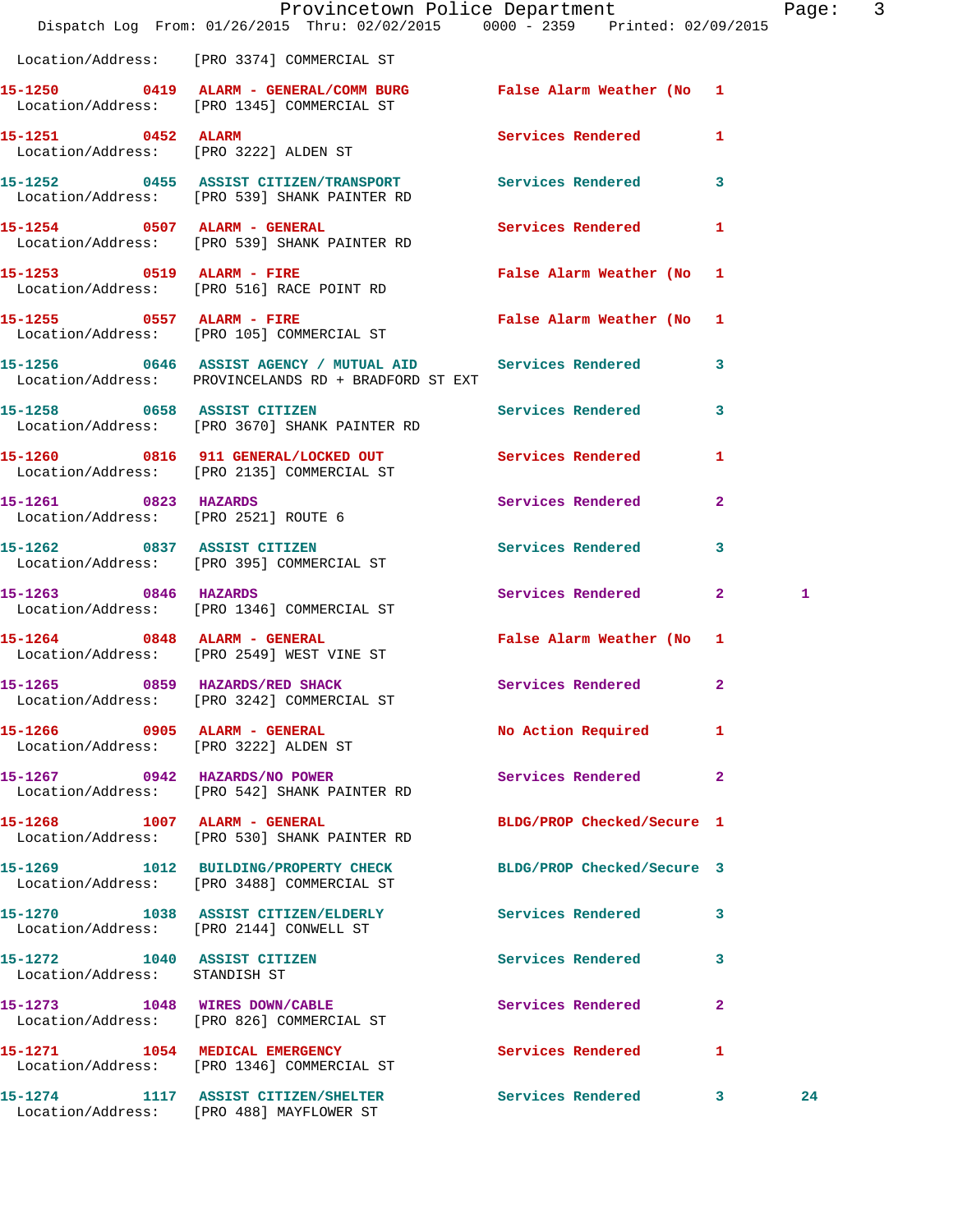|                                                                  | Dispatch Log From: 01/26/2015 Thru: 02/02/2015 0000 - 2359 Printed: 02/09/2015                               | Provincetown Police Department                      |                | Page: 4 |  |
|------------------------------------------------------------------|--------------------------------------------------------------------------------------------------------------|-----------------------------------------------------|----------------|---------|--|
| Location/Address: [PRO 970] KINGS WAY                            | 15-1276 1203 MEDICAL EMERGENCY                                                                               | Services Rendered 1                                 |                |         |  |
|                                                                  | 15-1277 1217 HANGING WIRE<br>Location/Address: [PRO 2919] COMMERCIAL ST                                      | Services Rendered 2                                 |                |         |  |
|                                                                  | 15-1278 1226 WELL-BEING CHECK<br>Location/Address: [PRO 617] BRADFORD ST                                     | <b>Services Rendered</b>                            | 3              |         |  |
|                                                                  | 15-1280 1409 LOW-HANGING WIRE<br>Location/Address: CONWAY ST + COMMERCIAL ST                                 | Unfounded                                           | $\overline{2}$ |         |  |
| Location/Address: PRINCE ST                                      | 15-1281 1420 IN-BOOTH DAMAGED                                                                                | Services Rendered                                   | 3              |         |  |
|                                                                  | 15-1282 1423 ASSIST CITIZEN<br>Location/Address: [PRO 395] COMMERCIAL ST                                     | Services Rendered 3                                 |                |         |  |
|                                                                  | 15-1284 1522 ASSIST CITIZEN<br>Location/Address: [PRO 2139] COMMERCIAL ST                                    | Services Rendered 3                                 |                | 1       |  |
|                                                                  | 15-1285 1532 TEDESCHIS CLOSED                                                                                | Services Rendered                                   | 3              |         |  |
|                                                                  | 15-1287 1649 COMPLAINT/WATER<br>Location/Address: [PRO 285] COMMERCIAL ST                                    | Services Rendered                                   | 3              |         |  |
|                                                                  | 15-1288 1753 ASSIST CITIZEN<br>Location/Address: [PRO 889] CONWELL ST                                        | Services Rendered 3                                 |                |         |  |
|                                                                  | 15-1289 1801 WELL-BEING CHECK<br>Location/Address: [PRO 1451] BRADFORD ST                                    | Services Rendered                                   | 3              |         |  |
|                                                                  | 15-1290 1810 ASSIST CITIZEN<br>Location/Address: [PRO 327] COMMERCIAL ST                                     | Services Rendered                                   | 3              |         |  |
|                                                                  | 15-1291 1815 WELL-BEING CHECK<br>Location/Address: [PRO 2174] COMMERCIAL ST                                  | Services Rendered 3                                 |                |         |  |
|                                                                  | 15-1292 1818 BUILDING/PROPERTY CHECK BLDG/PROP Checked/Secure 3<br>Location/Address: [PRO 105] COMMERCIAL ST |                                                     |                |         |  |
|                                                                  | 15-1293 1819 BUILDING/PROPERTY CHECK Services Rendered 3<br>Location/Address: [PRO 440] HARRY KEMP WAY       |                                                     |                |         |  |
|                                                                  | 15-1294 1909 MEDICAL EMERGENCY<br>Location/Address: [PRO 488] MAYFLOWER ST                                   | PATIENT REFUSAL                                     | 1              |         |  |
|                                                                  | 15-1295    1915    ALARM - GENERAL<br>Location/Address: [PRO 290] COMMERCIAL ST                              | Services Rendered 1                                 |                | 1       |  |
| 15-1296 1949 ASSIST CITIZEN                                      | Location/Address: [PRO 2645] SHANK PAINTER RD                                                                | Services Rendered 3                                 |                |         |  |
| 15-1297 2018 ALARM - GENERAL<br>Location/Address: [OT] SMALLS CT |                                                                                                              | Services Rendered                                   | 1              |         |  |
|                                                                  | 15-1299 2046 WATER SHUT OFF<br>Location/Address: [PRO 864] COMMERCIAL ST                                     | Services Rendered 3                                 |                | 1       |  |
|                                                                  | 15-1301 2109 MEDICAL EMERGENCY<br>Location/Address: [PRO 442] HARRY KEMP WAY                                 | False Alarm <b>Exercise Service Service Service</b> | 1              |         |  |
|                                                                  | 15-1302 2246 ALARM/CARBON MONOXIDE<br>Location/Address: [PRO 30] BRADFORD ST                                 | False Alarm Weather (No 1                           |                |         |  |
|                                                                  | 15-1303 2252 SHELTER ROTATION<br>Location/Address: [PRO 488] MAYFLOWER ST                                    | Services Rendered 3                                 |                |         |  |
| 15-1304 2258 LOBBY TRAFFIC                                       |                                                                                                              | Services Rendered 3                                 |                | 8       |  |

Location/Address: [PRO 542] SHANK PAINTER RD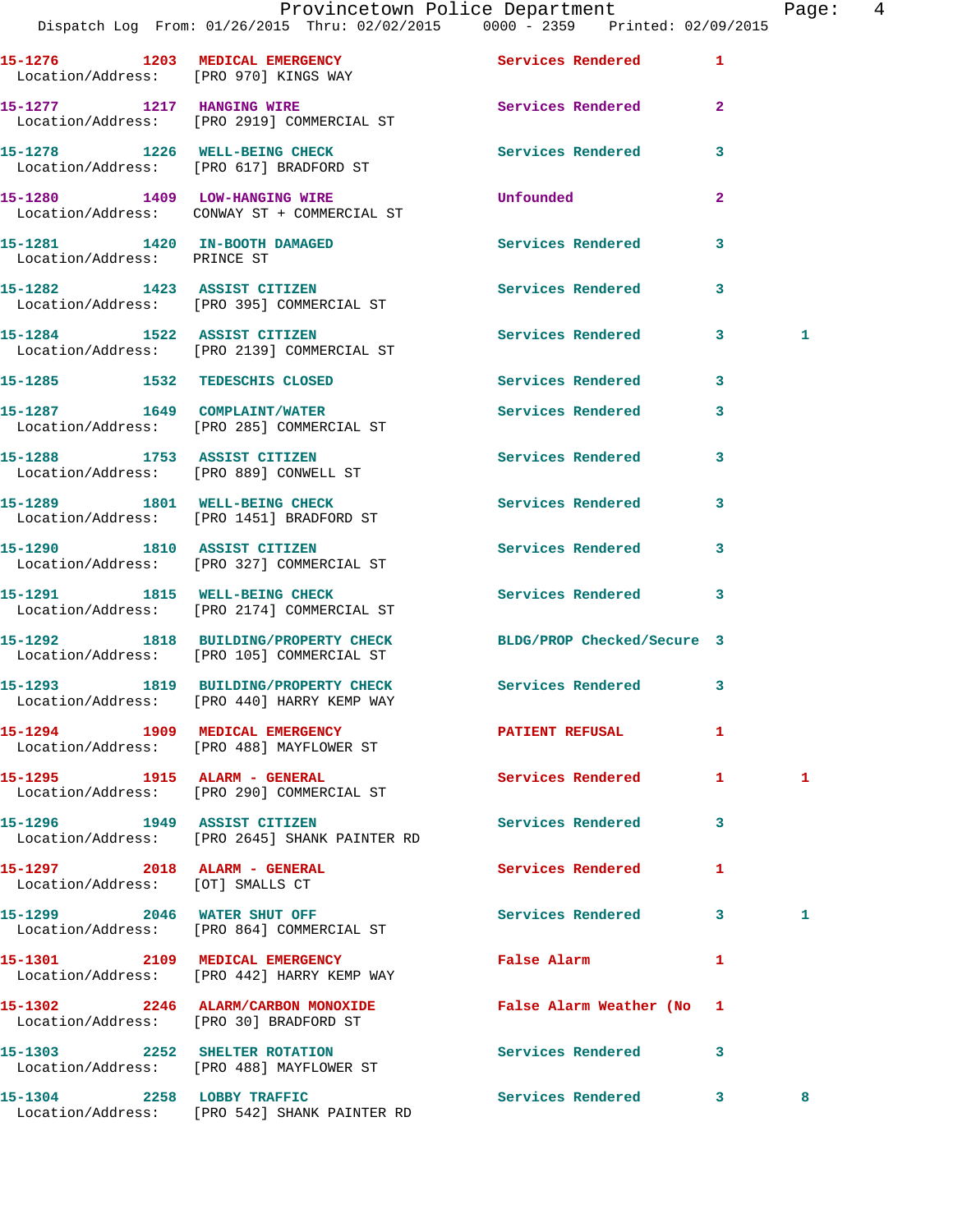|                                                           | Provincetown Police Department<br>Dispatch Log From: 01/26/2015 Thru: 02/02/2015 0000 - 2359 Printed: 02/09/2015 |                            |                         | Page: 5 |  |
|-----------------------------------------------------------|------------------------------------------------------------------------------------------------------------------|----------------------------|-------------------------|---------|--|
|                                                           | 15-1305 2305 ALARM - GENERAL <b>False Alarm Weather (No. 1</b><br>Location/Address: [PRO 598] COMMERCIAL ST      |                            |                         |         |  |
|                                                           | 15-1306 2350 MV DISABLED<br>Location/Address: [PRO 350] COMMERCIAL ST                                            | Services Rendered 2        |                         |         |  |
| For Date: $01/28/2015$ - Wednesday                        |                                                                                                                  |                            |                         |         |  |
|                                                           | 15-1307 0129 911 GENERAL<br>Location/Address: [PRO 542] SHANK PAINTER RD                                         | Services Rendered 1        |                         |         |  |
|                                                           | 15-1308 0424 ASSIST CITIZEN Services Rendered 3<br>Location/Address: [PRO 488] MAYFLOWER ST                      |                            |                         |         |  |
|                                                           | 15-1309 0515 ASSIST CITIZEN<br>Location/Address: [PRO 2343] BREWSTER ST                                          | SPOKEN TO                  | $\overline{\mathbf{3}}$ |         |  |
| Location/Address: BRADFORD ST                             | 15-1310 0519 ASSIST AGENCY/NSTAR Services Rendered                                                               |                            | 3                       |         |  |
|                                                           | 15-1311 0625 ASSIST CITIZEN 5ervices Rendered 3<br>Location/Address: [PRO 1224] COMMERCIAL ST                    |                            |                         |         |  |
|                                                           | 15-1312 0720 ASSIST CITIZEN/TRANSPORT Services Rendered 3<br>Location/Address: [PRO 488] MAYFLOWER ST            |                            |                         | 7       |  |
|                                                           | 15-1313 0750 MEDICAL EMERGENCY PATIENT REFUSAL<br>Location/Address: [PRO 488] MAYFLOWER ST                       |                            | $\mathbf{1}$            |         |  |
|                                                           | 15-1314 0756 SERVICE CALL<br>Location/Address: [PRO 488] MAYFLOWER ST                                            | Services Rendered 3        |                         |         |  |
|                                                           | 15-1315 0836 ASSIST CITIZEN/TAXI Services Rendered<br>Location/Address: COMMERCIAL ST + RYDER ST                 |                            | $\mathbf{3}$            |         |  |
|                                                           | 15-1316 1017 FIRE, OTHER<br>Location/Address: [PRO 204] COMMERCIAL ST                                            | Extinguished               | 1                       |         |  |
| 15-1317 1027 COMPLAINT<br>Location/Address: COMMERCIAL ST |                                                                                                                  | SPOKEN TO                  | 3                       |         |  |
|                                                           | 15-1318 1035 ASSIST CITIZEN/ELDER<br>Location/Address: [PRO 2144] CONWELL ST                                     | Services Rendered 3        |                         |         |  |
|                                                           | 15-1319 1109 ASSIST CITIZEN<br>Location/Address: [PRO 488] MAYFLOWER ST                                          | Services Rendered 3        |                         |         |  |
|                                                           | 15-1320 1207 ALARM - GENERAL/BURG False Alarm Weather (No 1<br>Location/Address: [PRO 3296] SHANK PAINTER RD     |                            |                         |         |  |
| 15-1321 1317 COMPLAINT                                    | Location/Address: STANDISH ST + BRADFORD ST                                                                      | SPOKEN TO                  | 3                       |         |  |
|                                                           | 15-1322 1321 ASSIST AGENCY / COMCAST Services Rendered 3<br>Location/Address: [PRO 2919] COMMERCIAL ST           |                            |                         |         |  |
| 15-1323 1528 BRANCH DOWN                                  | Location/Address: [PRO 444] HIGH POLE HILL                                                                       | Services Rendered 3        |                         |         |  |
|                                                           | 15-1325 1610 911 GENERAL<br>Location/Address: [PRO 60] BRADFORD ST                                               | Services Rendered 1        |                         |         |  |
|                                                           | 15-1328 2253 LOBBY TRAFFIC<br>Location/Address: [PRO 542] SHANK PAINTER RD                                       | Services Rendered 3        |                         | 20      |  |
|                                                           | 15-1329 2337 COMMERCIAL BURG<br>Location/Address: [PRO 43] BRADFORD ST                                           | BLDG/PROP Checked/Secure 1 |                         |         |  |
| 15-1330 2347 ASSIST CITIZEN                               | Location/Address: [PRO 539] SHANK PAINTER RD                                                                     | Services Rendered 3        |                         |         |  |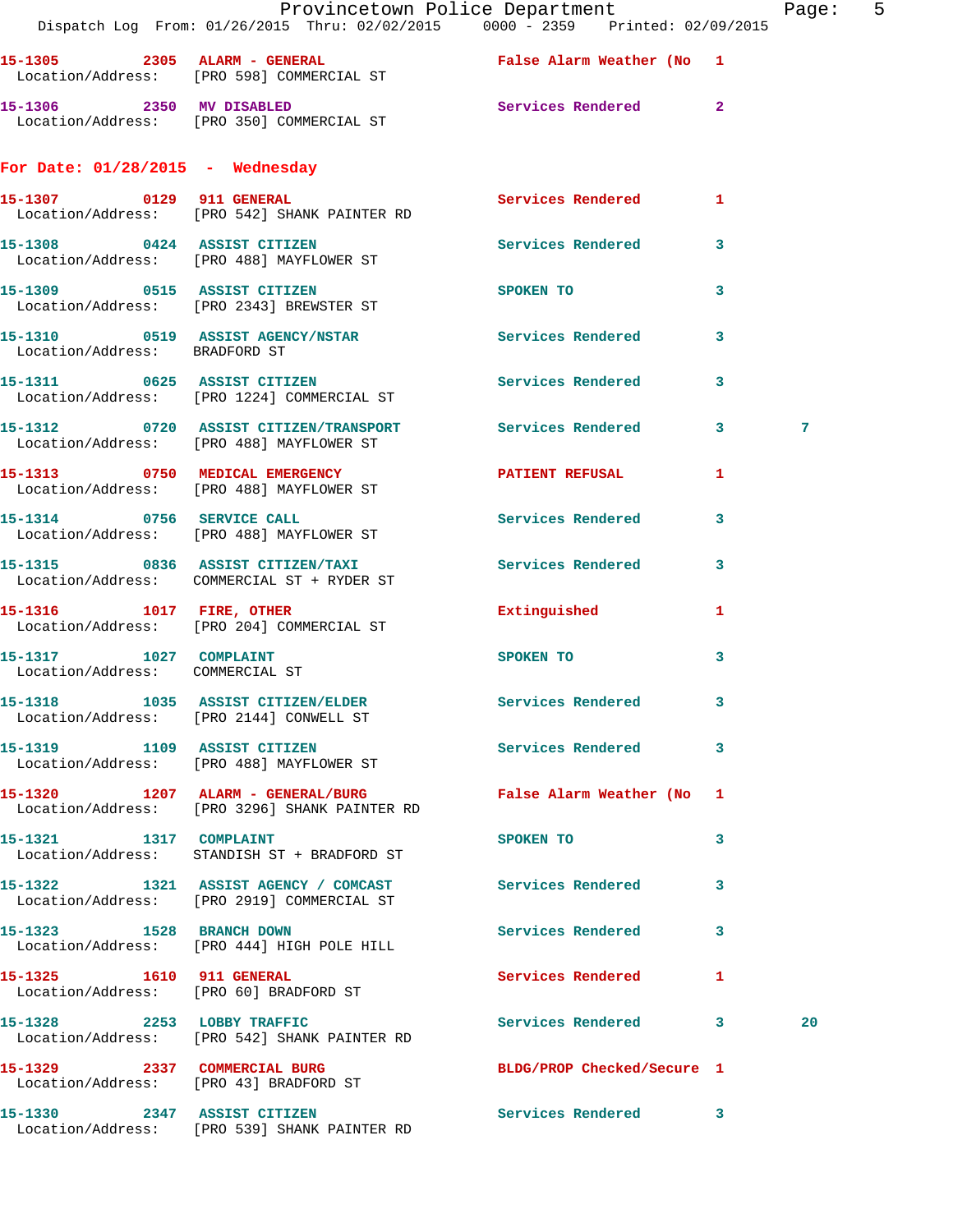## **For Date: 01/29/2015 - Thursday**

|                                                                  | 15-1331 0007 BUILDING/PROPERTY CHECK<br>Location/Address: [PRO 105] COMMERCIAL ST      | BLDG/PROP Checked/Secure 3 |                            |
|------------------------------------------------------------------|----------------------------------------------------------------------------------------|----------------------------|----------------------------|
|                                                                  | 15-1332 0117 BUILDING/PROPERTY CHECK<br>Location/Address: [PRO 440] HARRY KEMP WAY     | BLDG/PROP Checked/Secure 3 |                            |
|                                                                  | 15-1333 0151 BUILDING/PROPERTY CHECK<br>Location/Address: [PRO 175] COMMERCIAL ST      | BLDG/PROP Checked/Secure 3 |                            |
|                                                                  | 15-1334 0203 BUILDING/PROPERTY CHECK<br>Location/Address: [PRO 182] COMMERCIAL ST      | BLDG/PROP Checked/Secure 3 |                            |
|                                                                  | 15-1336 0422 BUILDING/PROPERTY CHECK<br>Location/Address: [PRO 1989] COMMERCIAL ST     | Services Rendered          | $\mathbf{3}$               |
|                                                                  | 15-1337 0531 BUILDING/PROPERTY CHECK<br>Location/Address: [PRO 3430] COMMERCIAL ST     | Services Rendered          | $\overline{\phantom{a}}$ 3 |
|                                                                  | 15-1338 0558 BUILDING/PROPERTY CHECK<br>Location/Address: [PRO 530] SHANK PAINTER RD   | BLDG/PROP Checked/Secure 3 |                            |
|                                                                  | 15-1339 0614 BUILDING/PROPERTY CHECK<br>Location/Address: [PRO 3256] COMMERCIAL ST     | BLDG/PROP Checked/Secure 3 |                            |
|                                                                  | 15-1340 0624 BUILDING/PROPERTY CHECK<br>Location/Address: [PRO 1780] JOHNSON ST        | BLDG/PROP Checked/Secure 3 |                            |
| 15-1341 0818 AT SCHOOL                                           | Location/Address: [PRO 569] WINSLOW ST                                                 | <b>Services Rendered</b>   | $\mathbf{3}$               |
|                                                                  | 15-1342 0826 KIOSK DAMAGED<br>Location/Address: [PRO 2489] BRADFORD ST                 | No Action Required         | 3                          |
|                                                                  | 15-1343 0832 SNOW DETAIL/SERVICE CALLS<br>Location/Address: [PRO 542] SHANK PAINTER RD | Services Rendered          | 3                          |
|                                                                  | 15-1344 0837 COURT RUN<br>Location/Address: [PRO 542] SHANK PAINTER RD                 | <b>Services Rendered</b>   | 3                          |
| 15-1345 0852 MV DISABLED                                         | Location/Address: [PRO 3456] RYDER ST EXT                                              | Taken/Referred to Other 2  |                            |
|                                                                  | 15-1346 0905 OPEN DOOR<br>Location/Address: [PRO 1896] WINSLOW ST                      | Services Rendered 3        |                            |
| 15-1348 0949 MV ACCIDENT<br>Location/Address: [PRO 2519] ROUTE 6 | Refer To Accident: 15-11-AC                                                            | Transported to Hospital 1  |                            |
|                                                                  | 15-1350 1049 DOCTOR-ORDERED TRANSPORT<br>Location/Address: [PRO 440] HARRY KEMP WAY    | Transported to Hospital 1  |                            |
| 15-1351                                                          | 1130 MV DISABLED<br>Location/Address: SHANK PAINTER RD + BRADFORD ST                   | Services Rendered          | $\mathbf{2}$               |
|                                                                  | 15-1352 1154 NEIGHBOR COMPLAINT<br>Location/Address: [PRO 1539] COMMERCIAL ST          | SPOKEN TO                  | 3                          |
| 15-1353 1156 OPEN DOOR                                           | Location/Address: [PRO 910] CUDWORTH ST                                                | BLD/PROP CHECKED UNSECUR 3 |                            |
|                                                                  | 15-1489 1400 FOUND PASLODE IMPULSE CASE<br>Location/Address: CONWELL ST + BRADFORD ST  | Services Rendered          | $\sim$ 3                   |
|                                                                  | 15-1355 1506 BUILDING/PROPERTY CHECK<br>Location/Address: [PRO 2489] BRADFORD ST       | BLDG/PROP Checked/Secure 3 |                            |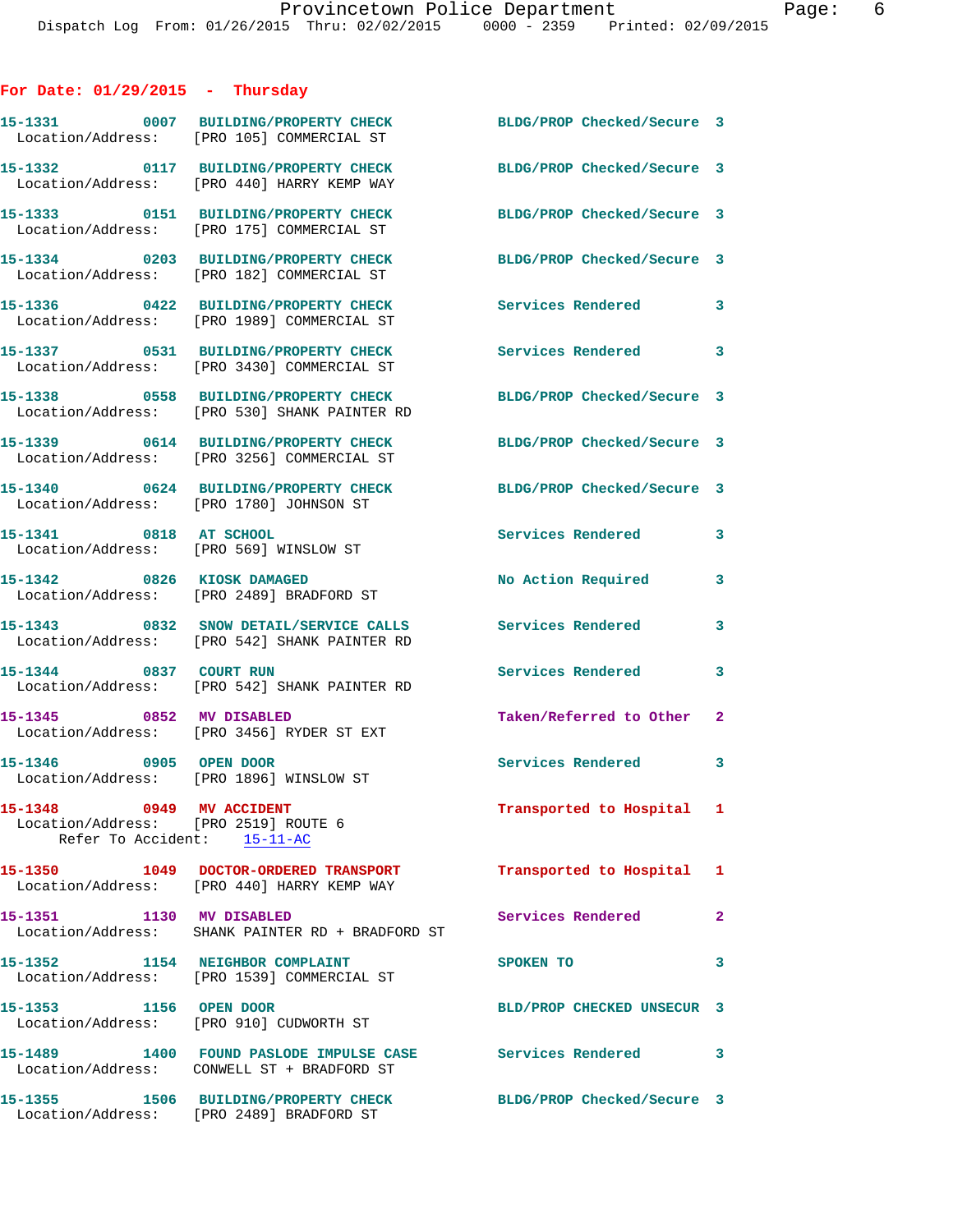|                                       | Provincetown Police Department<br>Dispatch Log From: 01/26/2015 Thru: 02/02/2015 0000 - 2359 Printed: 02/09/2015 |                            |              | Page: 7         |  |
|---------------------------------------|------------------------------------------------------------------------------------------------------------------|----------------------------|--------------|-----------------|--|
|                                       | 15-1356 1537 WIRES DOWN<br>Location/Address: [PRO 2271] PLEASANT ST                                              | Taken/Referred to Other 2  |              | 1               |  |
| Location/Address: COMMODORE AVE       | 15-1357 1649 COMPLAINT/NEIGHBOR                                                                                  | SPOKEN TO                  | $\mathbf{3}$ |                 |  |
| Location/Address: COMMERCIAL ST       | 15-1358 1723 ALARM - RES BURG 15 Services Rendered                                                               |                            | $\mathbf{1}$ |                 |  |
|                                       | 15-1359 1728 MV DISABLED<br>Location/Address: [PRO 2391] BRADFORD ST                                             | Services Rendered 2        |              |                 |  |
| Location/Address: [PRO 3222] ALDEN ST | 15-1360 1739 911 GENERAL/MISDIAL                                                                                 | Services Rendered 1        |              |                 |  |
|                                       | 15-1361 1816 MV ACCIDENT<br>Location/Address: [PRO 1953] COMMERCIAL ST                                           | Services Rendered 1        |              |                 |  |
|                                       | 15-1362 1924 HAZARDS<br>Location/Address: [PRO 2391] BRADFORD ST                                                 | Services Rendered          | $\mathbf{2}$ |                 |  |
|                                       | 15-1363 1955 ALARM SOUNDING<br>Location/Address: [PRO 1194] COMMERCIAL ST                                        | Services Rendered 1        |              |                 |  |
|                                       | 15-1364 2330 LOBBY TRAFFIC<br>Location/Address: [PRO 542] SHANK PAINTER RD                                       | Services Rendered 2        |              | 13 <sup>°</sup> |  |
| For Date: $01/30/2015$ - Friday       |                                                                                                                  |                            |              |                 |  |
|                                       | 15-1365 0022 BUILDING/PROPERTY CHECK Services Rendered 3<br>Location/Address: [PRO 444] HIGH POLE HILL           |                            |              |                 |  |
|                                       | 15-1366 0047 BUILDING/PROPERTY CHECK BLDG/PROP Checked/Secure 3<br>Location/Address: [PRO 1778] SHANK PAINTER RD |                            |              |                 |  |
| Location/Address: SHANK PAINTER RD    | 15-1367 		 0052 MV OBSERVANCE / ASSIGNMENT Services Rendered 3                                                   |                            |              |                 |  |
|                                       | 15-1368 0122 SUSPICIOUS ACTIVITY<br>Location/Address: [PRO 526] RYDER ST EXT                                     | <b>Services Rendered</b> 2 |              |                 |  |
|                                       | 15-1369 0145 BUILDING/PROPERTY CHECK<br>Location/Address: [PRO 2206] COMMERCIAL ST                               | Services Rendered 3        |              |                 |  |
|                                       | 15-1370 0159 SUSPICIOUS ACTIVITY<br>Location/Address: [PRO 2520] PRINCE ST                                       | <b>Services Rendered</b> 2 |              |                 |  |
|                                       | 15-1371 0219 BUILDING/PROPERTY CHECK<br>Location/Address: [PRO 1638] COMMERCIAL ST                               | BLDG/PROP Checked/Secure 3 |              |                 |  |
|                                       | 15-1372 0443 BUILDING/PROPERTY CHECK BLDG/PROP Checked/Secure 3<br>Location/Address: [PRO 2818] CONWELL ST       |                            |              |                 |  |
|                                       | 15-1373 0506 BUILDING/PROPERTY CHECK Services Rendered 3<br>Location/Address: [PRO 75] CAPTAIN BERTIE RD         |                            |              |                 |  |
|                                       | 15-1374 0533 BUILDING/PROPERTY CHECK BLDG/PROP Checked/Secure 3<br>Location/Address: [PRO 545] SHANK PAINTER RD  |                            |              |                 |  |
| Location/Address: SHANK PAINTER RD    | 15-1375 		 0558 MV OBSERVANCE / ASSIGNMENT Services Rendered 3                                                   |                            |              |                 |  |
|                                       | 15-1376 0758 TRAFFIC CONTROL<br>Location/Address: [PRO 2277] BRADFORD ST                                         | Services Rendered          | $\mathbf{3}$ |                 |  |
|                                       | 15-1377 1029 TRESPASS<br>Location/Address: [PRO 3004] BRADFORD ST                                                | Services Rendered          | $\mathbf{2}$ |                 |  |
| 15-1379 1247 REASSURANCE CHECK        | Location/Address: [PRO 39] BAYBERRY AVE                                                                          | Services Rendered 3        |              |                 |  |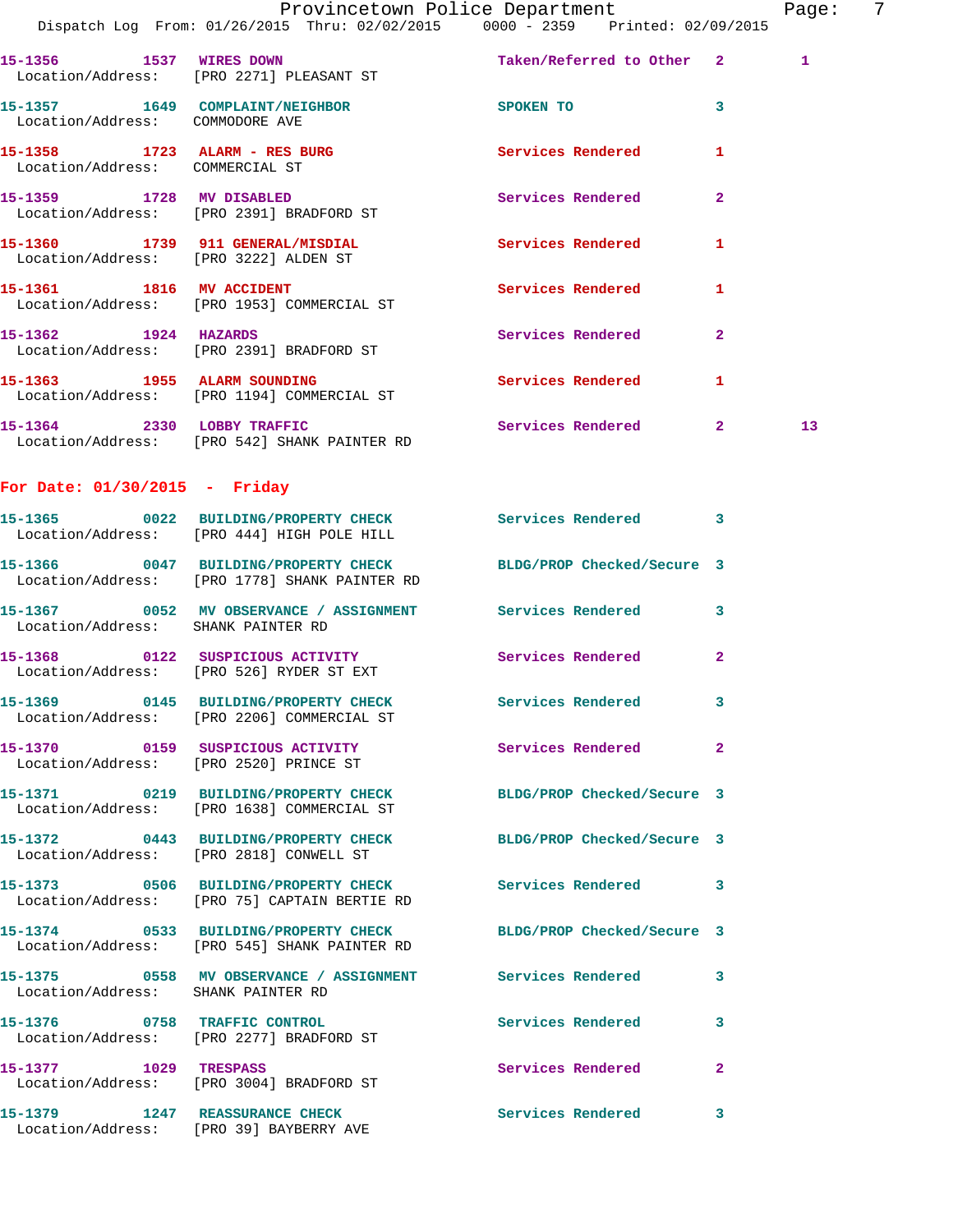Dispatch Log From: 01/26/2015 Thru: 02/02/2015 0000 - 2359 Printed: 02/09/2015

|                             | 15-1380 1251 U-HAUL MOVE                                                                                        | No Action Required 3       |                |                   |
|-----------------------------|-----------------------------------------------------------------------------------------------------------------|----------------------------|----------------|-------------------|
|                             | 15-1381 1320 SERVICE CALL<br>Location/Address: [PRO 1615] BANGS ST                                              | Services Rendered          | 3              |                   |
|                             | 15-1382 1440 RESIDENTIAL ALARM<br>Location/Address: [PRO 3145] RACE POINT RD                                    | <b>False Alarm</b>         | $\mathbf{1}$   | $\mathbf{1}$      |
|                             | 15-1383 1534 MV OBSERVANCE / ASSIGNMENT Services Rendered<br>Location/Address: [PRO 3440] ROUTE 6               |                            | 3              |                   |
|                             | 15-1384 1606 MV STOP<br>Location/Address: SNAIL RD + COMMERCIAL ST                                              | <b>VERBAL WARNING</b>      | 3              |                   |
| 15-1385    1658    TRESPASS | Location/Address: [PRO 3189] MEADOW RD                                                                          | Could Not Locate           | $\mathbf{2}$   |                   |
|                             | 15-1386 1659 ASSIST AGENCY / MUTUAL AID Taken/Referred to Other<br>Location/Address: COMMERCIAL ST              |                            | 3              |                   |
|                             | 15-1387 1944 MEDICAL EMERGENCY/SPASMS Services Rendered<br>Location/Address: HARRY KEMP WAY                     |                            | 1              |                   |
| Location/Address: PEARL ST  | 15-1388 2013 MV COMPLAINT                                                                                       | Services Rendered          | $\overline{2}$ |                   |
|                             | 15-1389 2035 BUILDING/PROPERTY CHECK BLDG/PROP Checked/Secure 3<br>Location/Address: [PRO 3259] MACMILLAN WHARF |                            |                |                   |
|                             | 15-1390 2103 MV STOP<br>Location/Address: [PRO 3670] SHANK PAINTER RD<br>Refer To Arrest: 15-13-AR              | Arrest(s) Made             | 3              |                   |
|                             | 15-1391 2138 COMPLAINT<br>Location/Address: [PRO 1192] COMMERCIAL ST                                            | Services Rendered          | 3              |                   |
|                             | 15-1392 2330 BUILDING/PROPERTY CHECK<br>Location/Address: [PRO 3430] COMMERCIAL ST                              | Services Rendered          | 3              |                   |
|                             | 15-1393 2339 LOBBY TRAFFIC<br>Location/Address: [PRO 542] SHANK PAINTER RD                                      | Services Rendered          | 3              | $12 \overline{ }$ |
|                             | 15-1394 2356 BUILDING/PROPERTY CHECK BLDG/PROP Checked/Secure 3<br>Location/Address: [PRO 1646] WINSLOW ST      |                            |                |                   |
|                             | For Date: $01/31/2015$ - Saturday                                                                               |                            |                |                   |
|                             | 15-1395 0017 BUILDING/PROPERTY CHECK BLDG/PROP Checked/Secure 3<br>Location/Address: [PRO 2543] MACMILLAN WHARF |                            |                |                   |
|                             | 15-1396 0043 911 GENERAL/TEST CALLS<br>Location/Address: [PRO 542] SHANK PAINTER RD                             | Services Rendered          | 1              |                   |
|                             | 15-1398 0137 BUILDING/PROPERTY CHECK<br>Location/Address: [PRO 2483] COMMERCIAL ST                              | Services Rendered          | 3              |                   |
|                             | 15-1397 0143 BUILDING/PROPERTY CHECK<br>Location/Address: [PRO 75] CAPTAIN BERTIE RD                            | Services Rendered          | 3              |                   |
|                             | 15-1399 0158 BUILDING/PROPERTY CHECK<br>Location/Address: [PRO 175] COMMERCIAL ST                               | BLDG/PROP Checked/Secure 3 |                |                   |
|                             | 15-1400 0241 BUILDING/PROPERTY CHECK BLDG/PROP Checked/Secure 3<br>Location/Address: [PRO 530] SHANK PAINTER RD |                            |                |                   |
|                             | 15-1401 0400 HAZARDS/SNOW/ICE<br>Location: ALL TOWN                                                             | SPOKEN TO                  | 2              |                   |
|                             | 15-1402 0502 ALARM - GENERAL                                                                                    | Services Rendered          | 1              |                   |
|                             |                                                                                                                 |                            |                |                   |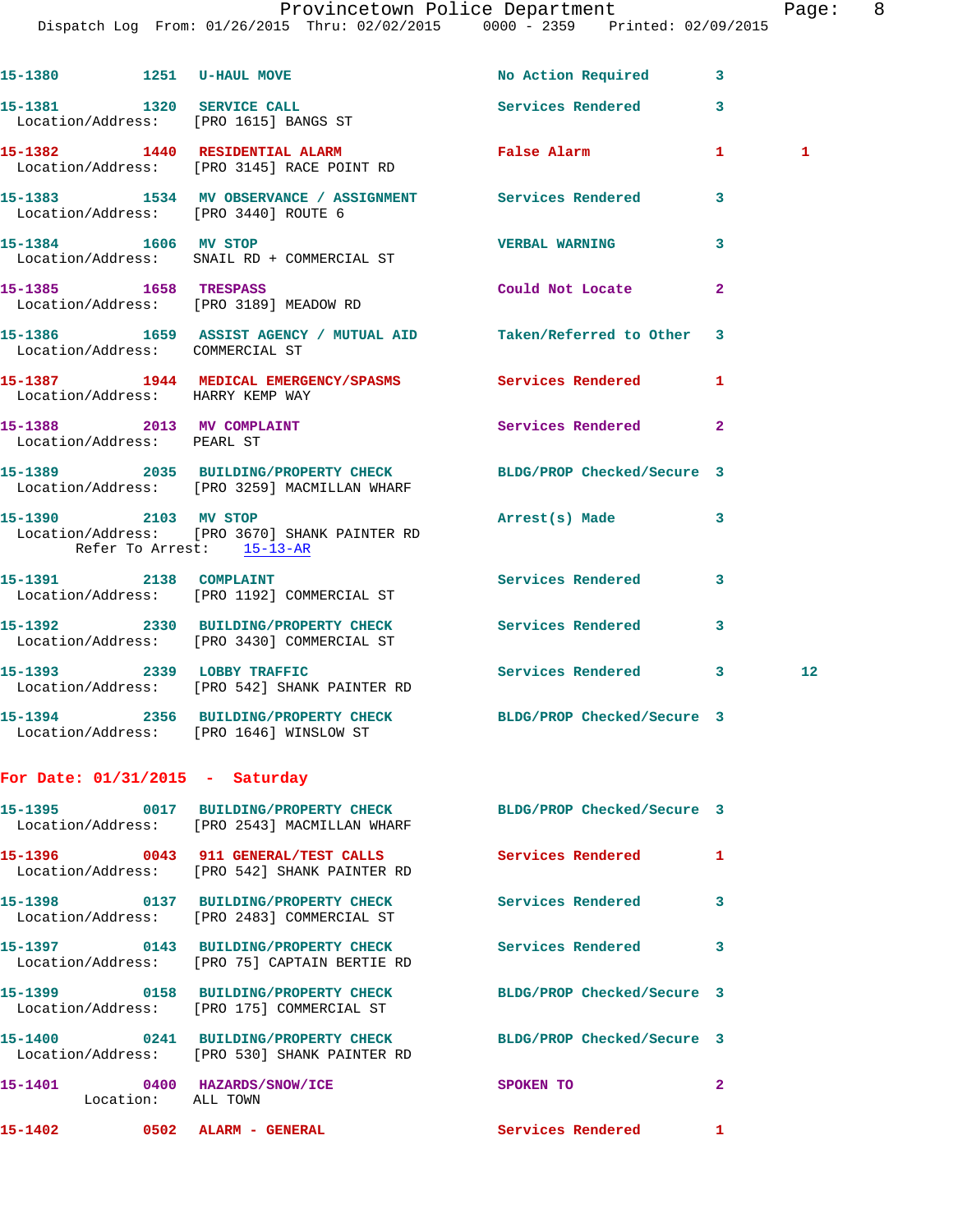|                                                               | Dispatch Log From: 01/26/2015 Thru: 02/02/2015 0000 - 2359 Printed: 02/09/2015                                    | Provincetown Police Department |              | Page: 9 |
|---------------------------------------------------------------|-------------------------------------------------------------------------------------------------------------------|--------------------------------|--------------|---------|
|                                                               | Location/Address: [PRO 3775] WEST VINE ST                                                                         |                                |              |         |
|                                                               | 15-1403 0522 TTY TEST CALL<br>Location/Address: [PRO 542] SHANK PAINTER RD                                        | Services Rendered 1            |              |         |
|                                                               | 15-1404 0533 BUILDING/PROPERTY CHECK Services Rendered 3<br>Location/Address: [PRO 2520] PRINCE ST                |                                |              |         |
|                                                               | 15-1405 0612 ASSIST CITIZEN/TRANSPORT Services Rendered 3<br>Location/Address: [PRO 1638] COMMERCIAL ST           |                                |              |         |
|                                                               | 15-1406 0633 ALARM - FIRE<br>Location/Address: [PRO 208] COMMERCIAL ST                                            | <b>False Alarm</b>             | 1            |         |
|                                                               | 15-1407 0755 BUILDING/PROPERTY CHECK BLDG/PROP Checked/Secure 3<br>Location/Address: [PRO 75] CAPTAIN BERTIES WAY |                                |              |         |
|                                                               | 15-1408 0900 BUILDING/PROPERTY CHECK BLDG/PROP Checked/Secure 3<br>Location/Address: [PRO 3259] MACMILLAN WHARF   |                                |              |         |
|                                                               | 15-1410 0908 BUILDING/PROPERTY CHECK Services Rendered 3<br>Location/Address: [PRO 2483] COMMERCIAL ST            |                                |              |         |
|                                                               | 15-1411 0919 MV DISABLED<br>Location/Address: [PRO 2490] PROVINCELANDS RD                                         | Services Rendered 2            |              |         |
| 15-1412 0920 OPEN DOOR                                        | Location/Address: [PRO 3207] COMMERCIAL ST                                                                        | Services Rendered 3            |              |         |
|                                                               | 15-1413 0951 MV OBSERVANCE / ASSIGNMENT Services Rendered<br>Location/Address: [PRO 3430] COMMERCIAL ST           |                                | 3            |         |
| 15-1414 1005 LOST ID CARD                                     | Location/Address: [PRO 396] COMMERCIAL ST                                                                         | Services Rendered 3            |              |         |
| Location/Address: [PRO 3287] ROUTE 6                          | 15-1415 1025 BUILDING/PROPERTY CHECK BLDG/PROP Checked/Secure 3                                                   |                                |              |         |
|                                                               | 15-1416 1057 PROPERTY DAMAGE<br>Location/Address: [PRO 253] COMMERCIAL ST                                         | Taken/Referred to Other 3      |              |         |
| 15-1417 1126 AT SCHOOL                                        | Location/Address: [PRO 569] WINSLOW ST                                                                            | No Action Required 3           | 1            |         |
| 15-1418    1135    FOX FEEDING                                | Location/Address: [PRO 2110] TREMONT ST                                                                           | SPOKEN TO                      | 2            |         |
|                                                               | 15-1419 1152 BUILDING/PROPERTY CHECK<br>Location/Address: [PRO 1778] SHANK PAINTER RD                             | BLDG/PROP Checked/Secure 3     |              |         |
|                                                               | 15-1420 1157 BUILDING/PROPERTY CHECK<br>Location/Address: [PRO 2206] COMMERCIAL ST                                | BLDG/PROP Checked/Secure 3     |              |         |
|                                                               | 15-1421 1208 REASSURANCE CHECK<br>Location/Address: [PRO 3305] COURT ST                                           | <b>Services Rendered</b>       | 3            |         |
|                                                               | 15-1422 1210 BUILDING/PROPERTY CHECK BLDG/PROP Checked/Secure 3<br>Location/Address: [PRO 253] COMMERCIAL ST      |                                |              |         |
|                                                               | 15-1423 1328 MV OBSERVANCE / ASSIGNMENT Services Rendered<br>Location/Address: COMMERCIAL ST + SNAIL RD           |                                | 3            |         |
| 15-1424 1335 WATER CALL-OUT                                   | Location/Address: [PRO 704] BANGS ST                                                                              | Taken/Referred to Other 3      |              |         |
| 15-1425   1338   GENERAL INFO                                 |                                                                                                                   | <b>Services Rendered</b>       | 3            |         |
| 1344 WIRES DOWN<br>15-1426<br>Location/Address: COMMERCIAL ST |                                                                                                                   | Taken/Referred to Other        | 2            |         |
| 15-1427                                                       | 1503 KEEP THE PEACE                                                                                               | No Action Required             | $\mathbf{2}$ |         |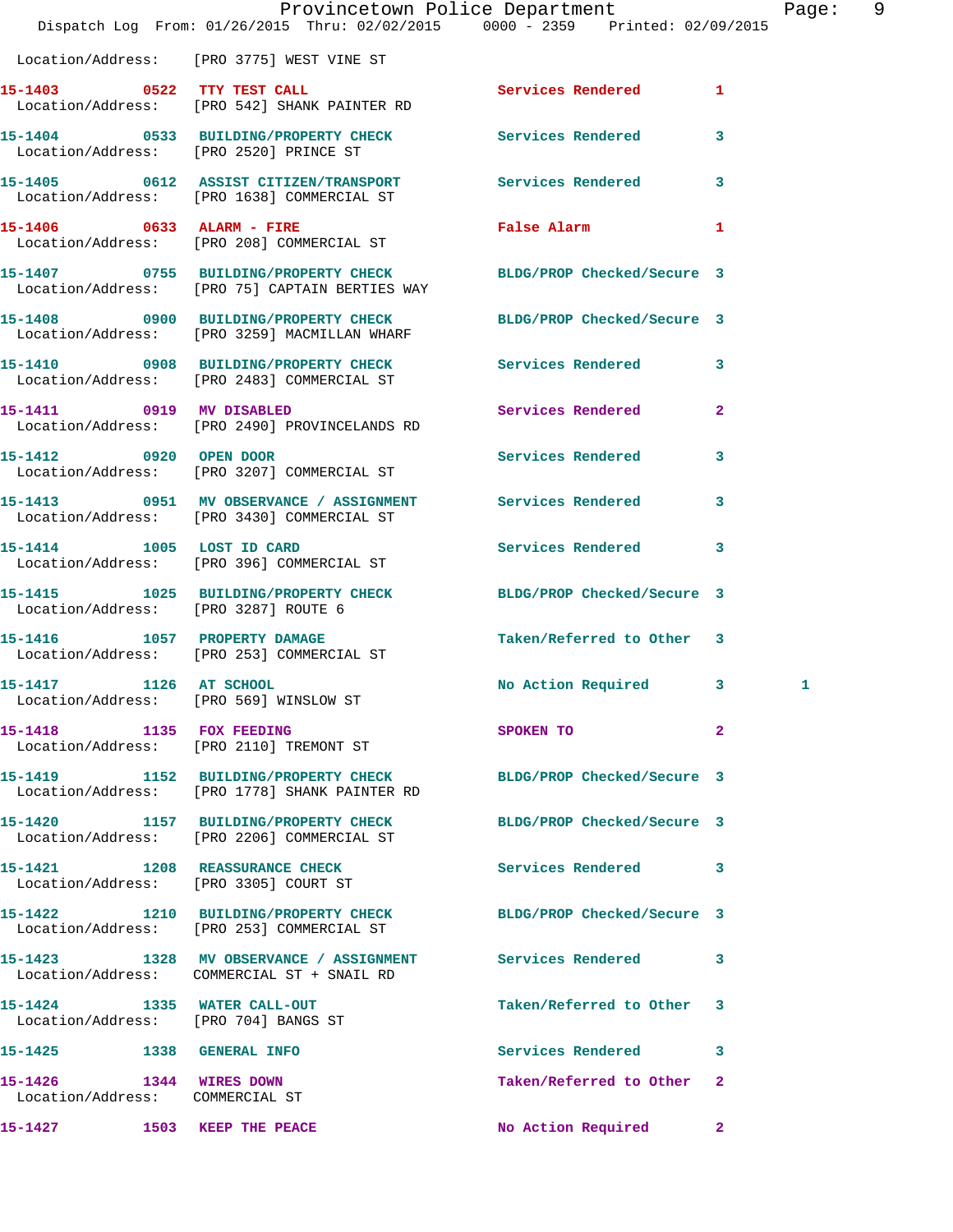|                                                     | Dispatch Log From: 01/26/2015 Thru: 02/02/2015 0000 - 2359 Printed: 02/09/2015                                   | Provincetown Police Department The Mage: 10 |   |    |  |
|-----------------------------------------------------|------------------------------------------------------------------------------------------------------------------|---------------------------------------------|---|----|--|
| Location/Address: [PRO 702] BANGS ST                |                                                                                                                  |                                             |   |    |  |
|                                                     | 15-1428 1613 LOST IPHONE 2008 Services Rendered 3<br>Location/Address: [PRO 105] COMMERCIAL ST                   |                                             |   |    |  |
|                                                     | 15-1429 1647 BUILDING/PROPERTY CHECK BLDG/PROP Checked/Secure 3<br>Location/Address: [PRO 433] RYDER ST EXT      |                                             |   |    |  |
|                                                     | 15-1430 1653 ASSIST CITIZEN<br>Location/Address: [PRO 196] COMMERCIAL ST                                         | Services Rendered 3                         |   |    |  |
|                                                     | 15-1432 1735 PARK, WALK & TALK 3 Services Rendered 2<br>Location/Address: [PRO 3222] ALDEN ST                    |                                             |   |    |  |
|                                                     | 15-1433 1740 MEDICAL EMERGENCY<br>Location/Address: [PRO 3222] ALDEN ST                                          | Transported to Hospital 1                   |   |    |  |
|                                                     | 15-1434 1750 HAZARDS/POLE SWAYING Services Rendered 2<br>Location/Address: [PRO 2832] COMMERCIAL ST              |                                             |   |    |  |
|                                                     | 15-1436 2109 BUILDING/PROPERTY CHECK BLDG/PROP Checked/Secure 3<br>Location/Address: [PRO 3259] MACMILLAN WHARF  |                                             |   |    |  |
|                                                     | 15-1438 2249 LOBBY TRAFFIC<br>Location/Address: [PRO 542] SHANK PAINTER RD                                       | Services Rendered 3                         |   | 11 |  |
|                                                     | 15-1441 2329 BUILDING/PROPERTY CHECK BLDG/PROP Checked/Secure 3<br>Location/Address: [PRO 2483] COMMERCIAL ST    |                                             |   |    |  |
|                                                     | 15-1440 2331 BUILDING/PROPERTY CHECK Services Rendered 3<br>Location/Address: [PRO 2977] COMMERCIAL ST           |                                             |   |    |  |
|                                                     | 15-1442 2332 BUILDING/PROPERTY CHECK Services Rendered 3<br>Location/Address: [PRO 444] HIGH POLE HILL           |                                             |   |    |  |
|                                                     | 15-1443 2336 MV OBSERVANCE / ASSIGNMENT Services Rendered 3<br>Location/Address: HIGH POLE HL + BRADFORD ST      |                                             |   |    |  |
| For Date: $02/01/2015$ - Sunday                     |                                                                                                                  |                                             |   |    |  |
| 15-1444                                             | 0005 BUILDING/PROPERTY CHECK BLDG/PROP Checked/Secure 3<br>Location/Address: [PRO 530] SHANK PAINTER RD          |                                             |   |    |  |
| 15-1445 0016 MV COMPLAINT                           | Location/Address: [PRO 75] CAPTAIN BERTIES WAY                                                                   | Vehicle Towed 2                             |   | 1  |  |
|                                                     | 15-1446 0035 BUILDING/PROPERTY CHECK BLDG/PROP Checked/Secure 3<br>Location/Address: [PRO 446] HOWLAND ST        |                                             |   |    |  |
| Location/Address: [PRO 43] BRADFORD ST              | 15-1448 0042 MV OBSERVANCE / ASSIGNMENT No Action Required                                                       |                                             | 3 |    |  |
| 15-1449 0055 VANDALISM<br>Refer To $P/C$ : 15-14-AR | Location/Address: [PRO 3236] COMMERCIAL ST                                                                       | Arrest(s) Made                              | 3 |    |  |
|                                                     | 15-1450 0126 MV STOP<br>Location: [PRO 3431] LOPES SQUARE<br>Refer To Arrest: 15-15-AR                           | Arrest(s) Made 3                            |   |    |  |
|                                                     | 15-1451 0241 BUILDING/PROPERTY CHECK BLDG/PROP Checked/Secure 3<br>Location/Address: [PRO 440] HARRY KEMP WAY    |                                             |   |    |  |
|                                                     | 15-1452 0328 BUILDING/PROPERTY CHECK BLDG/PROP Checked/Secure 3<br>Location/Address: [PRO 1778] SHANK PAINTER RD |                                             |   |    |  |
| Location/Address: [PRO 2539] RYDER ST               | 15-1453 0431 BUILDING/PROPERTY CHECK BLDG/PROP Checked/Secure 3                                                  |                                             |   |    |  |
|                                                     | 15-1454 0512 BUILDING/PROPERTY CHECK Services Rendered 3                                                         |                                             |   |    |  |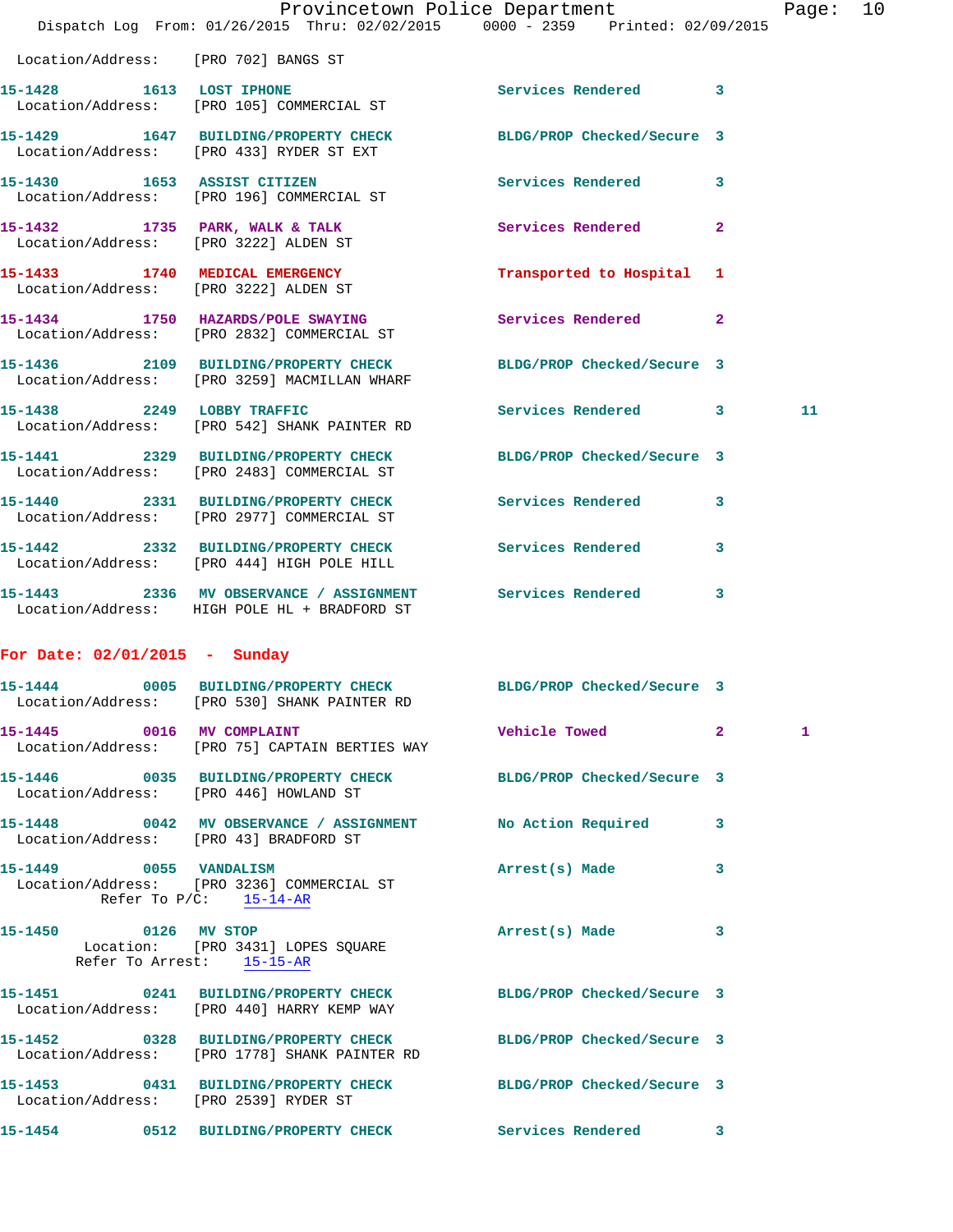|                                                                      | Provincetown Police Department<br>Dispatch Log From: 01/26/2015 Thru: 02/02/2015 0000 - 2359 Printed: 02/09/2015 |                            |                |
|----------------------------------------------------------------------|------------------------------------------------------------------------------------------------------------------|----------------------------|----------------|
|                                                                      | Location/Address: [PRO 433] RYDER ST EXT                                                                         |                            |                |
|                                                                      | Location/Address: [PRO 105] COMMERCIAL ST                                                                        |                            | 3              |
|                                                                      | Location/Address: [PRO 2490] PROVINCELANDS RD                                                                    |                            | 3              |
|                                                                      | 15-1457 1024 BUILDING/PROPERTY CHECK<br>Location/Address: [PRO 1638] COMMERCIAL ST                               | BLDG/PROP Checked/Secure 3 |                |
| 15-1458 1041 PARKED MV COMPLAINT                                     | Location/Address: [PRO 3231] BRADFORD ST                                                                         | Services Rendered          | $\overline{2}$ |
| 15-1459 1116 FALL/TRANSPORT                                          | Location/Address: [PRO 892] COTTAGE ST                                                                           | Transported to Hospital    | 1              |
| 15-1461 1135 LIFT ASSIST                                             | Location/Address: [PRO 781] CAPTAIN BERTIES WAY                                                                  | Services Rendered          | 1              |
|                                                                      | 15-1462 1212 SNOW PLOW COMPLAINT<br>Location/Address: [PRO 1729] NELSON AVE                                      | SPOKEN TO                  | 3              |
| Location/Address: [PRO 521] ROUTE 6                                  | 15-1463 1312 MV OBSERVANCE / ASSIGNMENT Services Rendered                                                        |                            | 3              |
| 15-1464 1331 VERBAL SPEED<br>Location/Address: [PRO 2818] CONWELL ST |                                                                                                                  | <b>VERBAL WARNING</b>      | 3              |
| Location/Address: [PRO 2818] CONWELL ST                              | 15-1465 1337 WRITTEN WARNING INSPECTION Citation/Warning Issued                                                  |                            | 3              |
| 15-1466 1340 SUSPICIOUS ITEM                                         | Location/Address: [PRO 49] BRADFORD ST                                                                           | Services Rendered          | $\overline{a}$ |
| 15-1467 1439 MVA/PAST OCCURED                                        | Location/Address: NICKERSON ST + BRADFORD ST                                                                     | <b>Services Rendered</b>   | 1              |
|                                                                      | 15-1468 1553 BUILDING/PROPERTY CHECK<br>Location/Address: [PRO 1638] COMMERCIAL ST                               | BLDG/PROP Checked/Secure 3 |                |
|                                                                      | 15-1469 1557 BUILDING/PROPERTY CHECK<br>Location/Address: [PRO 2483] COMMERCIAL ST                               | BLDG/PROP Checked/Secure 3 |                |
| $15-1470$ $1602$ SEAL ON BEACH                                       | Location/Address: [PRO 1759] COMMERCIAL ST                                                                       | Services Rendered          | $\mathbf{2}$   |
| Location/Address: [PRO 3440] ROUTE 6                                 | 15-1471 1639 MV OBSERVANCE / ASSIGNMENT Services Rendered                                                        |                            | 3              |
| 15-1472 2231 FOUND SUN GLASSES                                       | Location/Address: [PRO 290] COMMERCIAL ST                                                                        | <b>Services Rendered</b>   | 3              |
|                                                                      | 15-1473  2243  ASSIST CITIZEN<br>Location/Address: [PRO 327] COMMERCIAL ST                                       | <b>PATIENT REFUSAL</b>     | 3              |
|                                                                      | 15-1474 2321 BUILDING/PROPERTY CHECK<br>Location/Address: [PRO 2542] COMMERCIAL ST                               | BLDG/PROP Checked/Secure 3 |                |
| Location/Address: [PRO 1646] WINSLOW ST                              | 15-1477 2352 BUILDING/PROPERTY CHECK                                                                             | BLDG/PROP Checked/Secure 3 |                |
|                                                                      | 15-1475 2354 MV OBSERVANCE / ASSIGNMENT Services Rendered<br>Location/Address: [PRO 3231] BRADFORD ST            |                            | 3              |
|                                                                      | 15-1476  2356 BUILDING/PROPERTY CHECK Services Rendered<br>Location/Address: [PRO 526] RYDER ST EXT              |                            | 3              |

**For Date: 02/02/2015 - Monday**

Page:  $11$ <br> $15$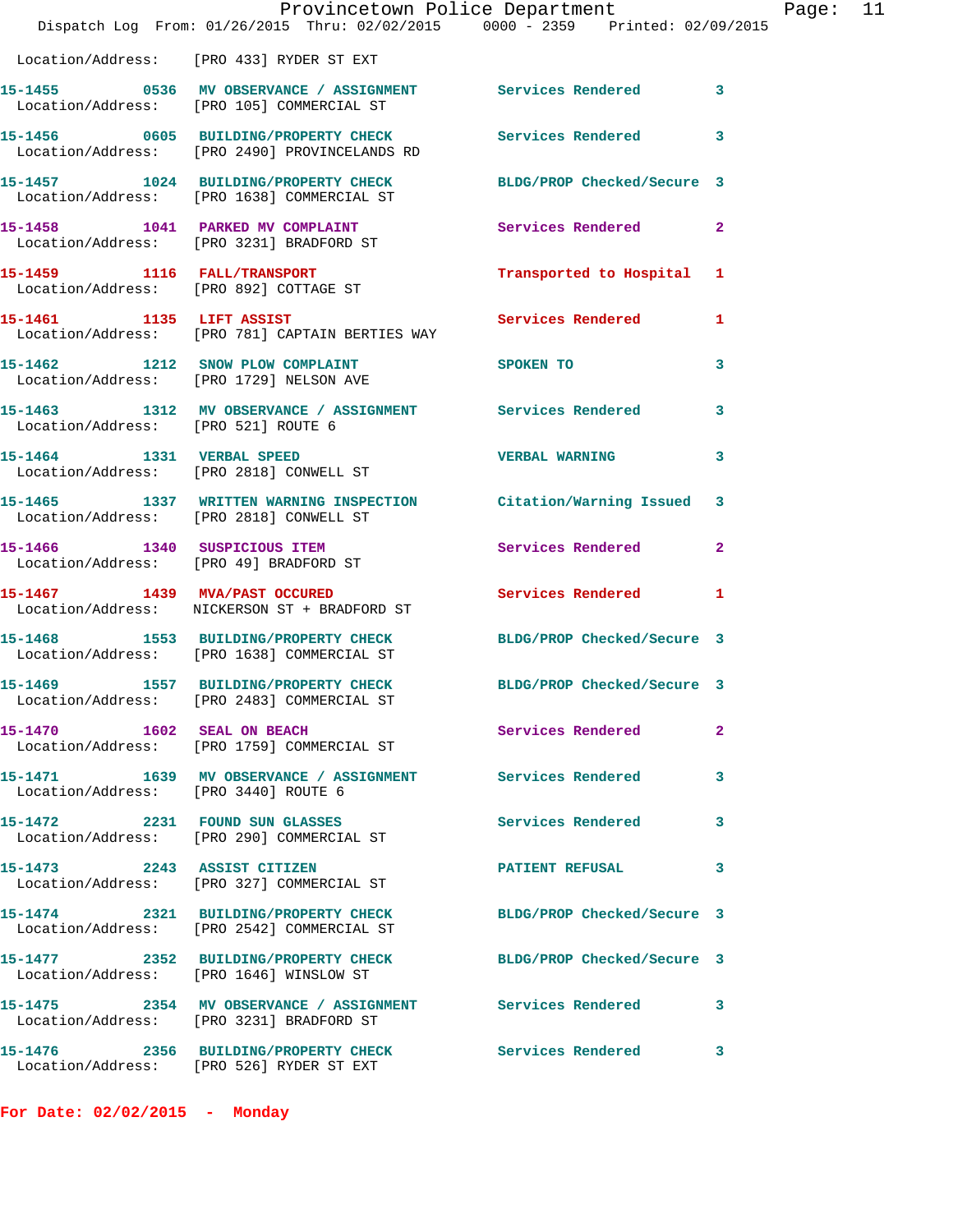|                                       | Dispatch Log From: 01/26/2015 Thru: 02/02/2015 0000 - 2359 Printed: 02/09/2015                                   | Provincetown Police Department                                                                                                                                                                                                                  | Page: 12        |  |
|---------------------------------------|------------------------------------------------------------------------------------------------------------------|-------------------------------------------------------------------------------------------------------------------------------------------------------------------------------------------------------------------------------------------------|-----------------|--|
|                                       | 15-1478 0041 FOLLOW UP<br>Location/Address: [PRO 3236] COMMERCIAL ST                                             | SPOKEN TO AND THE SPOKEN OF THE STATE OF THE SPOKEN OF THE STATE OF THE SPOKEN OF THE STATE OF THE STATE OF THE STATE OF THE STATE OF THE STATE OF THE STATE OF THE STATE OF THE STATE OF THE STATE OF THE STATE OF THE STATE<br>$\overline{2}$ |                 |  |
|                                       | 15-1479 0100 LOBBY TRAFFIC<br>Location/Address: [PRO 542] SHANK PAINTER RD                                       | Services Rendered 2                                                                                                                                                                                                                             | 17 <sub>2</sub> |  |
|                                       | 15-1480   0110   BUILDING/PROPERTY CHECK   BLDG/PROP Checked/Secure 3<br>Location/Address: [PRO 1780] JOHNSON ST |                                                                                                                                                                                                                                                 |                 |  |
|                                       | 15-1481  0110 BUILDING/PROPERTY CHECK BLDG/PROP Checked/Secure 3<br>Location/Address: [PRO 75] CAPTAIN BERTIE RD |                                                                                                                                                                                                                                                 |                 |  |
|                                       | 15-1482 0148 ALARM - GENERAL<br>Location/Address: [PRO 3222] ALDEN ST                                            | Taken/Referred to Other 1                                                                                                                                                                                                                       |                 |  |
|                                       | 15-1483 0300 HAZARDS/ROADWAY<br>Location/Address: [PRO 542] SHANK PAINTER RD                                     | Taken/Referred to Other 2                                                                                                                                                                                                                       |                 |  |
|                                       | 15-1484 0336 BUILDING/PROPERTY CHECK BLDG/PROP Checked/Secure 3<br>Location/Address: [PRO 182] COMMERCIAL ST     |                                                                                                                                                                                                                                                 |                 |  |
|                                       | 15-1486 0356 TAXI CALLS/COMPLAINTS<br>Location/Address: [PRO 542] SHANK PAINTER RD                               | SPOKEN TO<br>$\overline{2}$                                                                                                                                                                                                                     |                 |  |
|                                       | 15-1485 0357 BUILDING/PROPERTY CHECK BLDG/PROP Checked/Secure 3<br>Location/Address: [PRO 554] TREMONT ST        |                                                                                                                                                                                                                                                 |                 |  |
| Location/Address: [PRO 3222] ALDEN ST | 15-1487 0620 ALARM - FIRE                                                                                        | Services Rendered 1                                                                                                                                                                                                                             | 1               |  |
| 15-1488 0632 WIRES DOWN               | Location/Address: FRANKLIN ST + SNOWS LN                                                                         | Services Rendered 2                                                                                                                                                                                                                             |                 |  |
| Location/Address: STANDISH ST         | 15-1490 0814 MV COMPLAINT/SNOW BAN Services Rendered                                                             | $\mathbf{2}$                                                                                                                                                                                                                                    |                 |  |
|                                       | 15-1491 0920 MEDICAL EMERGENCY/BREATHING<br>Location/Address: [PRO 1009] NELSON AVE                              | Transported to Hospital 1                                                                                                                                                                                                                       |                 |  |
|                                       | 15-1492 1055 BUILDING/PROPERTY CHECK BLDG/PROP Checked/Secure 3<br>Location/Address: [PRO 3259] MACMILLAN WHARF  |                                                                                                                                                                                                                                                 |                 |  |
| 15-1494 1216 MV COMPLAINT             | Location/Address: [PRO 1041] OLD COLONY WAY                                                                      | Services Rendered 2                                                                                                                                                                                                                             |                 |  |
|                                       | 15-1495 1227 LANDLORD/TENANT<br>Location/Address: [PRO 1174] WINTHROP ST                                         | Services Rendered<br>$\mathbf{2}$                                                                                                                                                                                                               |                 |  |
|                                       | 15-1496 1336 ASSIST AGENCY / MUTUAL AID Could Not Locate 3<br>Location/Address: [PRO 1456] CAPTAIN BERTIES WAY   |                                                                                                                                                                                                                                                 |                 |  |
|                                       | 15-1497 1340 HAZARDS/DRAIN<br>Location/Address: [PRO 1357] COMMERCIAL ST                                         | Taken/Referred to Other 2                                                                                                                                                                                                                       |                 |  |
| 15-1498 1500 SERVICE CALL             | Location/Address: [PRO 542] SHANK PAINTER RD                                                                     | Services Rendered 3                                                                                                                                                                                                                             |                 |  |
|                                       | 15-1499 1626 ASSIST CITIZEN<br>Location/Address: [PRO 2162] COMMERCIAL ST                                        | Services Rendered<br>3                                                                                                                                                                                                                          |                 |  |
|                                       | 15-1500 1628 MEDICAL EMERGENCY<br>Location/Address: [PRO 1561] CONANT ST                                         | PATIENT REFUSAL<br>$\mathbf{1}$                                                                                                                                                                                                                 |                 |  |
|                                       | 15-1501 1638 911 GENERAL<br>Location/Address: [PRO 542] SHANK PAINTER RD                                         | Services Rendered<br>1                                                                                                                                                                                                                          |                 |  |
| 15-1502 1812 SERVE SUMMONS            | Location/Address: [PRO 542] SHANK PAINTER RD                                                                     | Services Rendered 3                                                                                                                                                                                                                             |                 |  |
|                                       | 15-1503 1820 LANDLORD/TENANT<br>Location/Address: [PRO 1174] WINTHROP ST                                         | <b>Services Rendered 22</b>                                                                                                                                                                                                                     |                 |  |